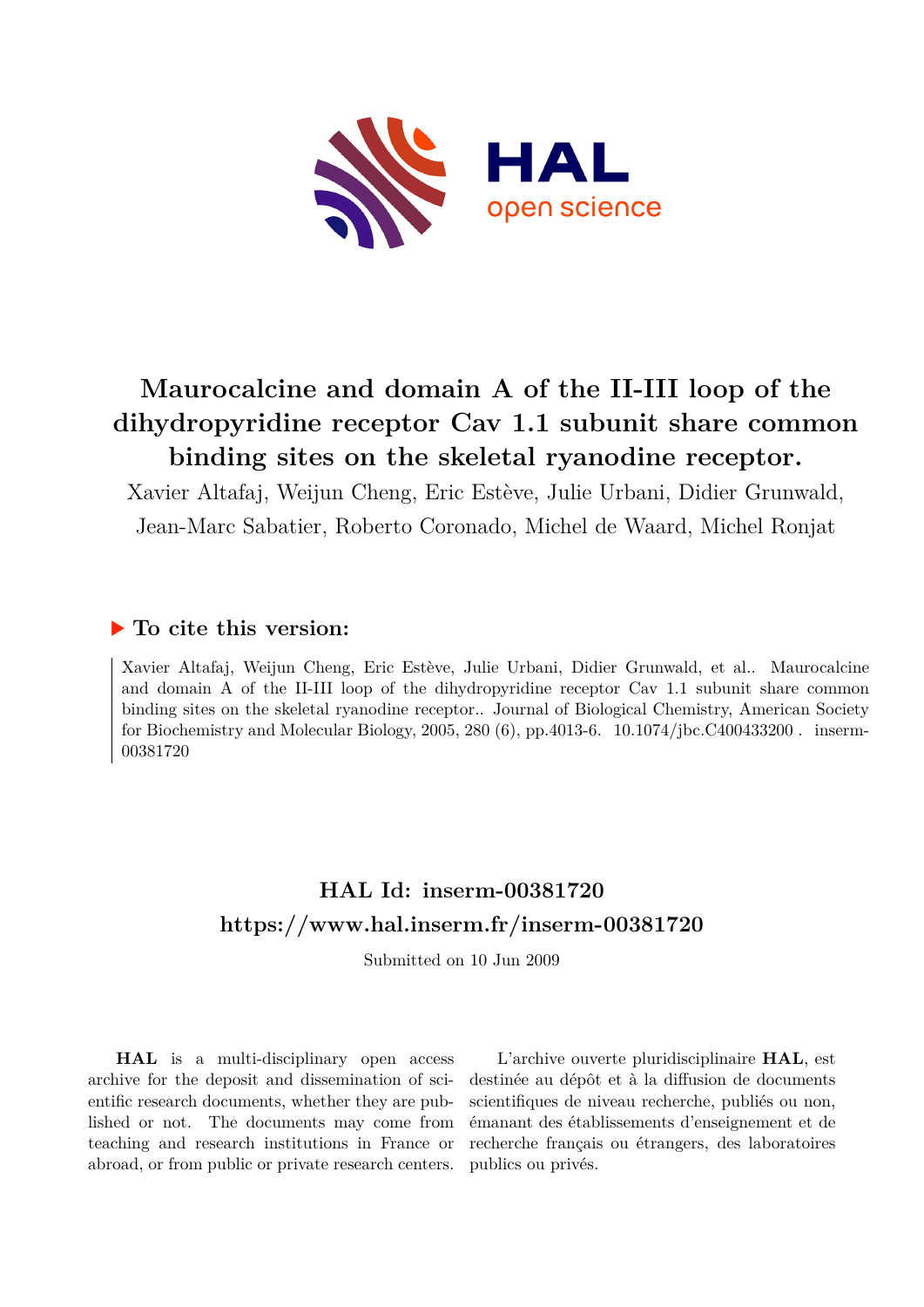## *Maurocalcine and domain A of the II-III loop of the dihydropyridine receptor Ca.1.1 subunit share common binding sites on the skeletal ryanodine receptor*

Altafaj Xavier  $^1$ , Cheng Weijun  $^2$ , Estève Eric  $^1$ , Urbani Julie  $^1$ , Grunwald Didier  $^1$ , Sabatier Jean-Marc  $^3$ , Coronado Roberto  $^2$ , De **Waard Michel** <sup>1</sup> **, Ronjat Michel** <sup>1</sup> \*

*Canaux calciques , fonctions et pathologies 1 INSERM : U607, CEA : DSV/IRTSV, Universit*é *Joseph Fourier - Grenoble I, 17, rue des martyrs 38054 Grenoble,FR*

*Department of Physiology 2 University of Wisconsin School of Medicine, Madison, Wisconsin 53706,US*

*Biochimie - Ing nierie des prot ines 3* <sup>é</sup> <sup>é</sup> *CNRS : UMR6560, Universit*é *de la M*é*diterran*é*e - Aix-Marseille II, Boulevard Pierre Dramart 13916 Marseille Cedex 20,FR*

\* Correspondence should be adressed to: Michel Ronjat <michel.ronjat@ujf-grenoble.fr>

#### **Abstract**

**Maurocalcine is a scorpion venom toxin of 33 amino acid residues that bears a striking resemblance to the domain A. This domain** belongs to the II-III loop of Ca<sub>v</sub>1.1 which is implicated in excitation-contraction coupling. Besides the structural homology, **maurocalcine also modulates RyR1 channel activity in a manner akin to a synthetic peptide of domain A. Owing to these similarities, we hypothesized that maurocalcine and domain A may bind onto an identical region(s) of RyR1. Using a set of RyR1 fragments, we demonstrate that peptide A and maurocalcine bind onto two discrete RyR1 regions: fragments 3 and 7 encompassing amino acid residues 1021-1631 and 3201-3661, respectively. The binding onto fragment 7 is of greater importance and was thus further investigated. We found that the amino acid region 3350-3501 of RyR1 (fragment 7.2) is sufficient for these interactions. Proof that peptide A and maurocalcine bind onto the same site is provided by competition experiments in which binding of fragment 7.2 to peptide A is inhibited by preincubation with maurocalcine. At the functional level, deletion of fragment 7 abolishes the maurocalcine** induced stimulation of [<sup>3</sup>H]-ryanodine binding onto microsomes of COS-7 cells transfected with RyR1 without affecting the caffeine **response.**

**MESH Keywords** Adenosine Triphosphate ; chemistry ; Animals ; Binding Sites ; Binding, Competitive ; COS Cells ; Calcium Channels, L-Type ; chemistry ; Caveolin 1 ; Caveolins ; chemistry ; Chromatography ; Cloning, Molecular ; Cryoelectron Microscopy ; Microscopy, Fluorescence ; Muscle, Skeletal ; metabolism ; Peptides ; chemistry ; Plasmids ; metabolism ; Protein Binding ; Protein Structure, Tertiary ; Recombinant Fusion Proteins ; chemistry ; Ryanodine ; chemistry ; Ryanodine Receptor Calcium Release Channel ; chemistry ; Scorpion Venoms ; chemistry ; pharmacology ; Transfection

### **INTRODUCTION**

In skeletal muscle cells, the activation of the plasma membrane dihydropyridine receptor induces, through the ryanodine receptor (RyR1), a massive release of the calcium stored in the terminal cisternae of the sarcoplasmic reticulum (SR). The set of events, that starts with the depolarization of the plasma membrane, sensed by the DHPR, and ends with the opening of the RyR1, is called excitation-contraction (EC) coupling. Several results have led to the conclusion that the skeletal muscle EC coupling is based on a mechanical process that is made possible by the physical interactions of the two  $Ca^{2+}$  channels (1). The transmission of information from the DHPR to the RyR1 has been termed orthograde signal. In addition, the same physical interactions, which occur between RyR1 and DHPR, have also been proposed to be responsible for a retrograde signal in which the DHPR calcium channel activity is controlled by RyR1 (2,3). The identification of protein domains involved in these interactions between both DHPR and RyR1 and of proteins regulating these interactions remains today an important field of research.

The DHPR is composed of four different subunits  $\alpha_1$ ,  $\beta$ ,  $\alpha_2\delta$  and  $\gamma$  (4). The  $\alpha_1$  subunit has been shown not only to form the pore region and to carry the voltage sensitivity of the channel but also to be directly involved in the functional coupling of the DHPR with RyR1 (5). Indeed, the cytoplasmic loop that links the domains II and III of the  $\alpha_1$  subunit has been proposed to be responsible for the mechanical coupling between the DHPR and the RyR1 (6). Within this cytoplasmic loop, two regions (domains A and C, respectively) have been shown to regulate ryanodine binding and channel gating of RyR1 in vitro (7). Other regions of the  $\alpha_1$ , subunit have been found to interact with RyR1 but the functional role of these interactions is less essential or remains to be established (8).

Ryanodine receptors are formed by the homotetramer assembly of a 560 kDa polypeptide. RyR1 activity is regulated in vitro by a number of chemical compounds such as ATP,  $Ca^{2+}$ , Mg<sup>2+</sup>, and proteins such as calmodulin and FK506 binding protein (FKBP12) (9). Nevertheless, due to i) the extremely large size of RyR1, ii) the small number of high affinity effectors and iii) the absence of atomic resolution structure, the mapping of the functional sites of RyR1 is still far from completion. Expression in dyspedic cells (lack RyR1) of chimeric RyR1 channels, that carry sequences of different RyR isoforms, allowed the identification of domains engaged in the EC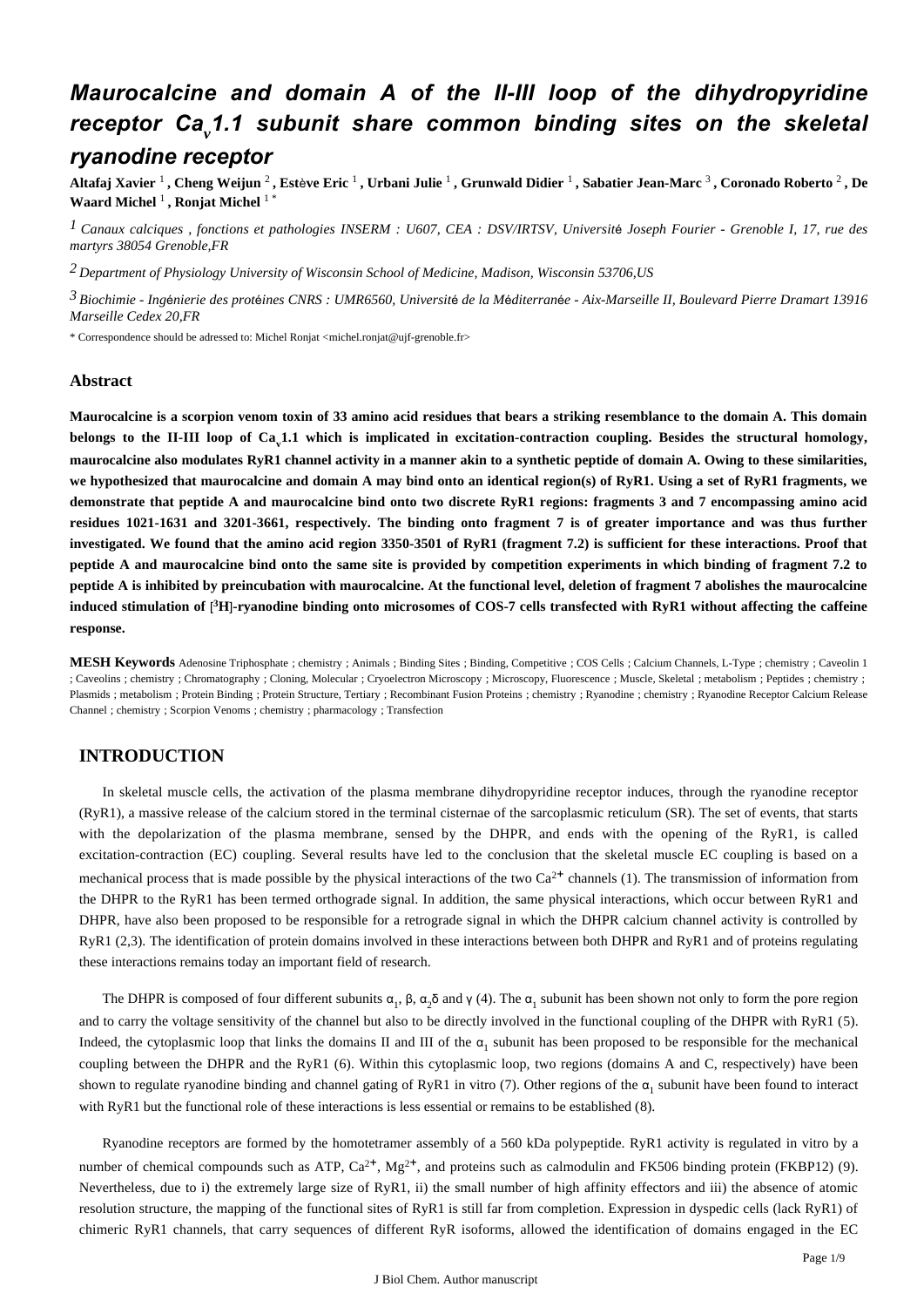coupling process (10–12). At the same time, binding sites for different effectors and partner proteins have been identified. As part of the search for molecules able to strongly modify RyR1 properties, toxins isolated from scorpion venoms have been described as being able to induce important modifications in RyR1 channel behavior. Nowadays, these toxins represent the most effective effectors of RyR1. Among them, imperatoxin A (IpTx A) and maurocalcine (MCa) have been extensively characterized both in terms of their effects on RyR1 and their three-dimensional structure (13–18). Interestingly, these two peptide toxins present some amino acid sequence homology with the domain A of DHPR  $\alpha_1$  subunit and structural studies strongly suggest that the beta-sheet structure of these toxins could mimic that of the domain A of the DHPR  $\alpha_1$  subunit (16,17). In a previous work, we demonstrated that nanomolar concentrations of MCa induces a dramatic conformational change of RyR1, witnessed by the increase in [ ${}^{3}H$ ]-ryanodine binding (7-fold) and the induction of long-lasting channel openings (13,14). The observed homologies in amino acid sequences and in 3-D solution structure have prompted different authors to make the hypothesis that IpTx A and MCa could share a common binding site with the domain A of the DHPR  $\alpha_1$  subunit on the RyR1. We have therefore undertaken the identification of the amino acid region of RyR1 that carries the binding site for MCa and/or the domain A of the skeletal DHPR  $\alpha_1$  subunit.

In this work, a set of polypetides, covering the entire sequence of RyR1, was expressed in vitro and tested individually for their ability to interact with either MCa or peptide A<sub>sk</sub> (a synthetic peptide corresponding to the domain A of the skeletal DHPR  $\alpha_1$  subunit). We identified a single domain of RyR1 interacting with both MCa and peptide  $A_{sk}$ . We also showed that MCa and peptide  $A_{sk}$  compete for the interaction on this domain. In order to asses the functional relevance of this domain for the effect of MCa on RyR1, we expressed a RyR1 channel that lacks the MCa binding domain in COS-7 cells and measured the effect of this deletion on the activation of ryanodine binding by MCa. Taken together, our results clearly establish that MCa and domain A of the DHPR  $\alpha_1$  subunit share a common binding site on RyR1.

### **MATERIAL AND METHODS**

#### **Purification of RyR1**

The skeletal heavy SR vesicles were prepared from rabbit leg and back muscles by differential centrifugation, as previously described (19). Vesicles were then solubilized in the presence of CHAPS, and RyR1 was purified by centrifugation of the solubilized proteins on a sucrose density gradient (20) and stored in liquid nitrogen.

#### **Peptide syntheses**

Peptides used in this work were synthesized as previously described (14,21), with the addition of an exogenous biotin on the C-terminal amino acid of i) MCa synthetic peptide, ii) peptide  $A_{sk}$ , corresponding to residues Thr<sup>671</sup>-Lys<sup>690</sup> of the DHPR  $\alpha$ 1s subunit, and iii) peptide C<sub>sk</sub>, corresponding to the residues Glu<sup>724</sup>-Pro<sup>760</sup> of the DHPR  $\alpha$ 1s subunit.

#### **Pull-down experiments**

Polystyrene magnetic beads (500 μg) coated with streptavidine (Dynal) were incubated for 30 min at room temperature in the presence of biotinylated peptide (100 μg/ml in buffer A; 150 mM NaCl, 2 mM EGTA, 2 mM CaCl, pCa5 and 20 mM HEPES, pH 7.4). Beads were then washed three times with buffer A and incubated for 2 h at room temperature with purified RyR1 (100 nM in buffer A). After washing twice with buffer A, proteins bound to the immobilized peptide were eluted by boiling the beads for 5 min in 2.5% SDS and analyzed by Western blot using antibodies directed against RyR1 after separation on 8% SDS-PAGE.

#### **Cloning and expression of RyR1 fragments**

RyR1 fragments F1-F8 were cloned in pSG5 vector (Stratagene) by a PCR-based method using specific primers with a linker for further enzymatic digestion and insertion into the plasmid backbone (22). Fragment F1 (from aminoacid 1 to 526) was cloned in EcoRI and NotI restriction sites; F2 (aminoacids 527-1021) in BamHI-NotI sites; F3 (aminoacids 1022-1631), F4 (aminoacids 1632-2169), F5 (aminoacids 2170-2697), F6 (aminoacids 2698-3200) and F7 (aminoacids 3201-3661) were cloned between EcoRI and BamHI restriction sites; F8 (aminoacids 3662-4244) was cloned between BamHI and NotI. Fragment F9 (aminoacids 4007-5038) was produced by cutting the original pCIneo-RyR1 plasmid (kindly provided by Dr. Allen) with XhoI, followed by self-ligation.

<sup>35</sup>S-labeled RyR1 fragments were expressed using a coupled in vitro transcription and translation system (TNT™ kit, Promega), according to the manufacturer's instructions. For pull-down assays, 5 μl of the translation product were incubated with polystyrene magnetic-beads coated with the peptide of interest as described above. After overnight incubation at 4°C, beads were washed with 1 volume of buffer A. The associated proteins were eluted in denaturing buffer and analyzed by autoradiography after separation on SDS-PAGE.

#### **Expression of His-tagged RyR1 fragments in bacteria**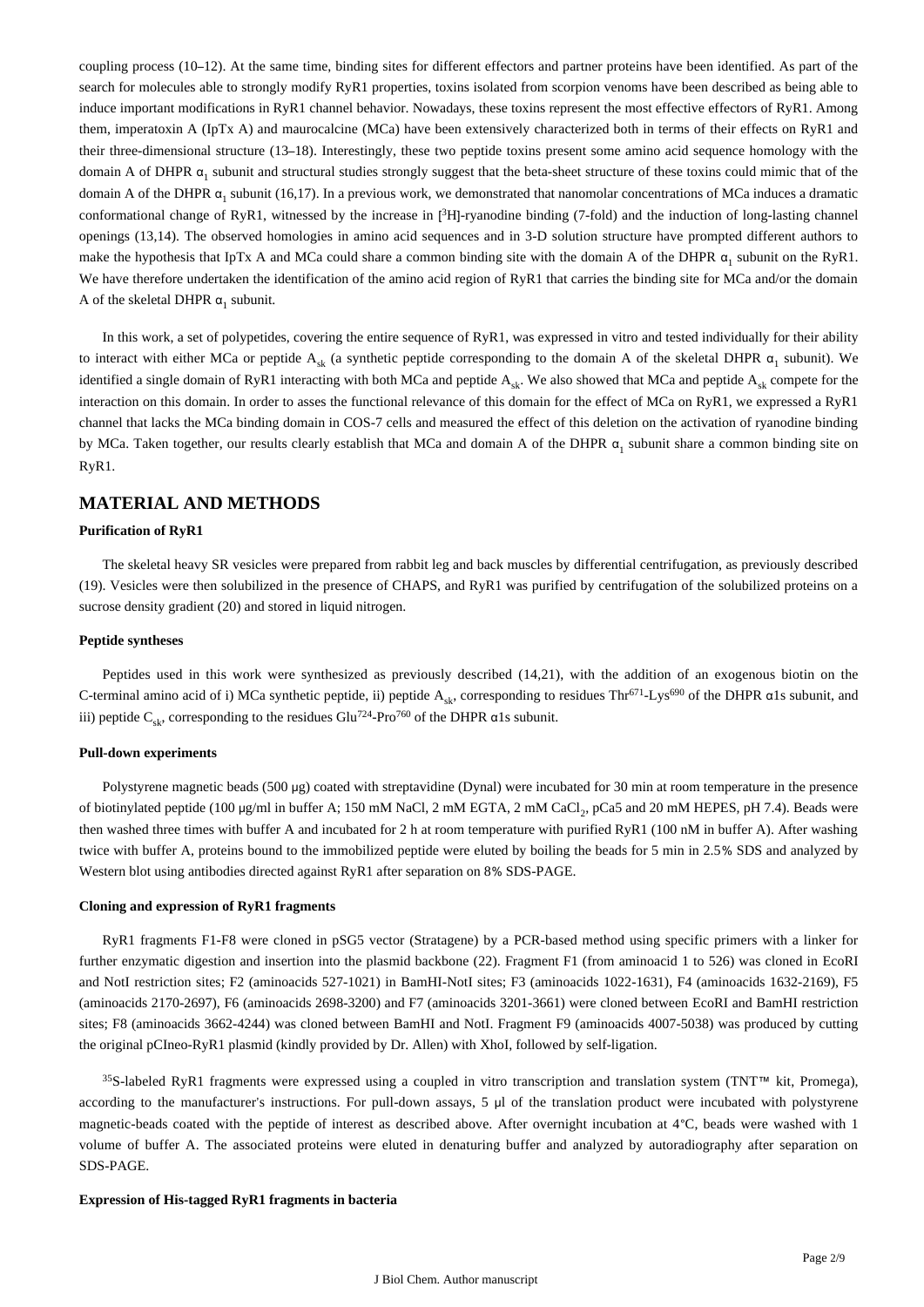RyR1-F7 fragment was sub-cloned into three shorter segments (F7.1, F7.2 and F7.3) by a PCR-based approach. Briefly, the cDNA was amplified using primers containing a linker encompassing a NcoI site (in the 5' end of the forward primer) and a XbaI (in the 3' end of the reverse primer). The PCR product was cloned using the NcoI and XbaI sites in the pMR78 plasmid that possesses a His-tag sequence upstream of the polylinker (23). E. Coli. BL21 pLys(DE3) bacteria were transformed with RyR1-F7(1–3) containing plasmid. Protein synthesis was induced by the addition of 1 mM IPTG (Sigma) to the culture media. 3 h after induction, the bacteria were collected by centrifugation (3,000 g for 10 min at 4°C) and suspended in MCAC buffer (20 mM Tris/HCl, 500 mM NaCl, 10% v/v glycerol, pH 8.0) supplemented with protease inhibitors (Complete™, Boehringer Mannheim). Cell lysis was induced by adding Triton X-100 (0.1% v/v), DNAse I (50 µg) and MgCl<sub>2</sub> (10 mM). After 10 min incubation at room temperature, insoluble material was removed by centrifugation (15 min at 20,000 g and 4°C). Solubilized proteins were then passed through a column of Ni-NTA agarose beads (Qiagen) equilibrated with MCAC buffer. After wash with four volumes of MCAC buffer containing 60 mM imidazole, his-tagged RyR fragments were eluted in 0.5 ml fractions with MCAC buffer containing 250 mM imidazole and detected by Western blot analysis with antibodies directed against the histidine tag (Sigma) used at a dilution factor of 1/10,000.

#### **Transfection of COS-7 cells with RyR1 constructs and cytoimmunofluorescence**

Wild-type RyR1 (RyR1wt) construct was cloned into a modified pCI-neo (Promega). Briefly, NdeI (nt 387) and NheI (nt 1085) sites on the pCI-neo vector were destroyed. Within the RyR1 cDNA, EcoRV (nt 9726) and NheI (nt 10014) sites were introduced and used for cloning into the modified pCI-neo vector, for further expression studies in mammalian cells. RyR1?F7 construct was generated from the pCI-neo/RyR1 clone (containing unique EcoRV, NheI and NdeI restriction sites), by cutting out the sequence between nucleotides 9730 and 10983.

COS-7 cells were transfected with the RyR1wt or RyR1ΔF7 containing plasmid using the linear polyethylenimine jetPEI™ reagent according to the manufacturer's instructions (Qbiogene). Expression of RyR1wt and RyR1ΔF7 was controlled by immunofluorescence using antibodies directed against the C-terminal domain of RyR1 (19). 48 h after transfection, cells were fixed in 4% paraformaldehyde for 10 min, washed 3 times with PBS and permeabilized with 0.1% Triton X-100. Cells were then incubated for 1 h at room temperature in the presence of 1% BSA and 1% goat serum before adding anti-RyR1<sub>Cter</sub> antibodies (dilution 1:200 in PBS-0.1% Tween 20, PBS-T). After 2 h, the cells were washed four times with PBS-T and incubated for 30 min at room temperature with Alexa488-conjugated anti-rabbit IgG (dilution 1:800 in PBS-T). Cells were then washed four times with PBS-T and mounted. Samples were analyzed by confocal laser scanning microscopy, using a Leica TCS-SP2 operating system. Alexa<sup>488</sup>, and DsRed fluorescence were excited and collected sequentially (400 Hz line by line) by using the 488 nm line of an argon laser for Alexa<sup>488</sup>, and the 543 nm line of an helium-neon laser for DsRed excitation. Fluorescence emission was collected from 598 to 541 nm for Alexa<sup>488</sup>, and from 554 to 625 nm for DsRed.

#### **Microsomes preparation**

COS-7 cells were harvested in ice cold buffer containing 320 mM sucrose, 5 mM Hepes pH 7.4 and protease inhibitors, using a cell-scraper. Cells were then homogenized using a Teflon potter and centrifuged for 5 min at 7,000 g at 4°C. Microsomes were then collected by centrifugation at 100,000 g for 1 h at 4°C and resuspended in the same buffer. After quantification of protein concentration by Bradford assay, samples were stored in liquid nitrogen.

#### [ **<sup>3</sup>H**]**-ryanodine binding assay**

Microsomes preparation (100 μg of proteins) obtained from control non-transfected COS-7 cells, and RyR1 or RyR1?F7-expressing cells were incubated at room temperature for 1 h in presence of 1 μM recombinant FKBP12 in a buffer containing 150 mM NaCl, 2 mM EGTA and 2 mM CaCl<sub>2</sub> (pCa 5), 20 mM Hepes, pH 7.4. Microsomes were then incubated for 150 min at 37°C in the presence of [<sup>3</sup>H] -ryanodine (10 nM) and caffeine (0 or 6 mM) or MCa (0 or 30 nM). Free and bound [<sup>3</sup>H]-ryanodine were separated by filtration of the microsomes on Whatmann GF/B filters and [<sup>3</sup>H]-ryanodine measured by liquid scintillation. Non-specific [<sup>3</sup>H]-ryanodine binding was measured in the same conditions in the presence of 10 μM unlabeled ryanodine.

#### **RESULTS**

Figure 1A presents the primary structure of MCa, the domain A and the domain C of the II-III loop of the skeletal muscle  $\alpha_1$  DHPR. Biotinylated peptides, named MCa<sub>b</sub>, peptide-A<sub>sk</sub> (pA<sub>sk</sub>) and peptide-C<sub>sk</sub> (pA<sub>sk</sub>) corresponding to these different sequences were synthesized and immobilized on polystyrene beads coated with streptavidine. Figure 1B shows the SDS PAGE analysis of the bound RyR1 fraction following incubation of beads covered with each of the peptide with purified RyR1 as described in Materials. A polypeptide band corresponding to RyR1 is only observed in the bound fraction obtained with beads covered with  $MCa<sub>h</sub>$ , peptide-A<sub>Sk</sub>. No signal was detected when beads were covered with peptide-C<sub>sk</sub> or biotin. These results confirm the specificity of the interaction between the skeletal sequence of domain A and RyR1 and represent the first biochemical evidence of a direct interaction of MCa with RyR1.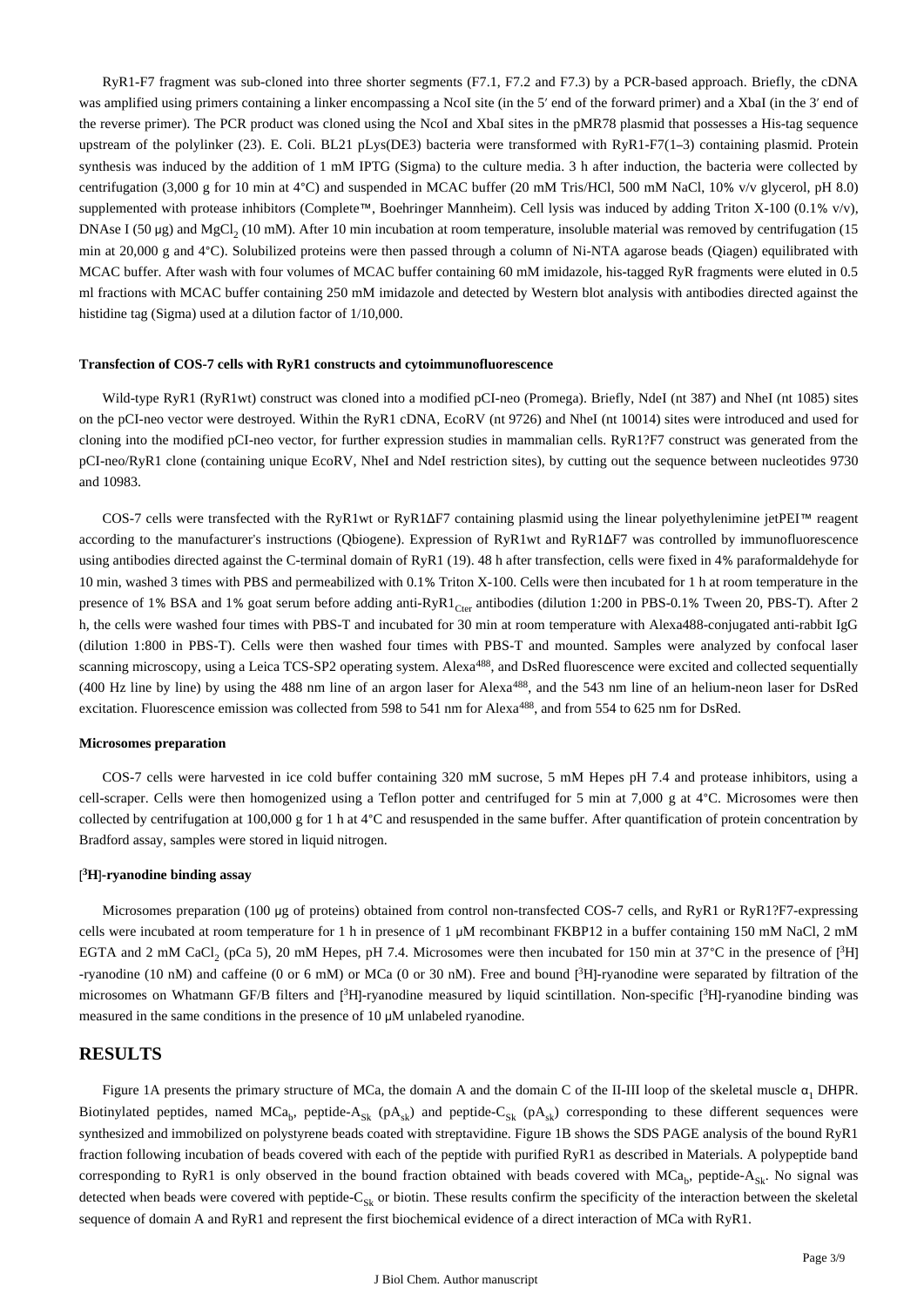In order to identify the amino acid sequences of RyR1 involved in the interaction with MCa<sub>b</sub> and peptide-A<sub>sk</sub>, we generated a contig of nine clones encompassing the full length RyR1 cDNA in plasmids (Figure 1C). Each of these clones was expressed separately in an in vitro cell-free translation system in the presence of radiolabeled [<sup>35</sup>S]-methionine. RyR1 fragments (F1-9) were incubated in the presence of beads covered either with  $MCa_b$ , peptide- $A_{sk}$ , peptide- $C_{sk}$  or biotin. The fragments interacting with the different peptides were then detected by autoradiography after separation on SDS-PAGE. Figure 1C shows that among the nine translated fragments, F7 fragment encompassing RyR1 amino acid residues 3201-3661 interacts strongly with MCa<sub>h</sub> and with peptide-A<sub>sk</sub>. Fragment F3 encompassing the RyR1 amino acid residues 1021-1631 consistently shows a weak interaction with both MCa<sub>b</sub> and peptide-A<sub>sk</sub>. In agreement with what is observed with purified RyR1, no significant interaction with peptide- $C_{sk}$  was observed with any of the nine RyR1 fragments. Similarly, no interaction was observed of any fragment with beads covered with biotin (not shown). Statistical analysis of the amount of complex formed with each of the fragment shows that about 50% of the F7 fragment interacts with MCa<sub>b</sub> or peptide-A<sub>sk</sub>, while only about 15% of the F3 fragment was retained by  $MCa_b$  or peptide- $A_{sk}$ . For all other fragments, the amount of complex formed with  $MCa_b$  or peptide- $A_{sk}$ was not significantly different from what observed with peptide- $C_{sk}$  and represented less than 5% of the input.

To further define the RyR1 sequence that interacts with MCa<sub>b</sub> and peptide-A<sub>Sk</sub>, the cDNA corresponding to F7 was subcloned into three smaller fragments, named F7.1, F7.2 and F7.3, encompassing RyR1 amino acid residues 3201-3350, 3351-3501 and 3502-3661, respectively (Figure 2A). Corresponding polypeptides were then expressed in E. coli, affinity-purified trough their histidine tags, and tested for their interaction with  $MCa<sub>h</sub>$  and peptide-A<sub>ck</sub>. Interacting fragments were detected by immunolabeling with antibodies directed against the his-tag, after separation on SDS-PAGE. Figure 2A shows that only the fragment F7.2, encompassing amino acid residues 3351-3501, retains the ability to interact with both MCa<sub>h</sub> and peptide- $A_{st}$ . No interaction was observed with fragment F7.1 or F7.3. The specificity of the interaction of the F7.2 fragment with MCa<sub>n</sub> and peptide- $A_{\rm st}$  was confirmed by the lack of signal with beads covered with peptide-C<sub>sk</sub> or biotin (data not shown). We therefore investigated the ability of MCa<sub>b</sub> to inhibit the interaction of fragment F7.2 with peptide- $A_{sk}$ . Incubation of fragment F7.2 for 2 h in the presence of non-biotinylated MCa induces a complete loss of interaction of this fragment with immobilized peptide-A<sub>sk</sub> (Figure 2B) strongly suggesting that MCa and peptide-A<sub>sk</sub> interact on the same site on the F7.2 fragment.

We next investigated the importance of the F7 region in the sensitivity of RyR1 to MCa. For this purpose, COS-7 cells were co-transfected with two plasmids encoding the DsRed protein and the entire RyR1 (RyR1wt) or the RyR1 deleted of residues 3241-3661 (RyR1ΔF7) (Figure 3). Immunolabeling of DsRed-positive cells with antibodies directed against the C-terminal domain of RyR1 demonstrates that RyR1wt and RyR1ΔF7 exhibit a similar cell distribution. The distribution essentially consists in a cytoplasmic labeling most likely representing the endoplasmic reticulum (Figure 3A). Fluorescence analysis showed that about 10% of cells co-express DsRed and RyRwt or DsRed and RyRΔF7. A weak labeling with anti-RyR1 antibodies was also observed in cells that do not express DsRed protein, suggesting that some cells could express exogenous RyR1 without DsRed or that they possess a low level of endogenous RyR1 expression (however barely detected by Western blot analysis, Figure 3B).

In order to establish the functional relevance of the F7 region in RyR1 regulation by MCa or peptide- $A_{sk}$ , we characterized the binding of [<sup>3</sup>H]-ryanodine on RyR1wt or RyR1ΔF7 expressed in COS-7 cells and tested the effects of both caffeine and MCa on this binding. For this purpose, we prepared microsomes from cells transfected with either RyR1wt or RyR1ΔF7. Immunoblot analysis of the different microsome preparations using antibodies directed against RyR1 (Figure 3B upper panel) supports the localization of expressed RyR1wt and RyR1ΔF7 in reticulum membrane of transfected cells. These results also show that RyR1wt and RyR1ΔF7 are expressed at a similar level and remain stable in transfected cells. Finally, endogenous RyR1, if present, is barely measurable. Using these microsome preparations, we then measured [3H]-ryanodine binding on expressed RyR1wt and RyR1 $\Delta$ F7 in the presence or absence of caffeine or MCa. No significant specific [3H]-ryanodine binding was observed on microsomes obtained from non-transfected cells (Figure 3B). In addition, no effect of caffeine or MCa was observed on these control microsomes (data not shown). This data confirmed immunological and Western blot data showing a low level if any of endogenous RyR1 in COS-7 cells. In contrast, [<sup>3</sup>H]-ryanodine binding was observed on microsomes populations obtained from COS-7 cells transfected with RyR1 constructs. Specific binding was 116 ± 57 fmol/mg and 113 ± 31 fmol/mg for microsomes obtained from RyR1wt and RyR1ΔF7 transfected cells, respectively. Taken together with the Western blot analysis, these results indicate a similar  $I_3H$ -ryanodine binding ability of expressed RyR1wt and RyR1 $\Delta$ F7. Activation of [3H]-ryanodine binding by caffeine and MCa is presented in Figure 3B. In the presence of 6 mM caffeine, we observed a 197  $\pm$  5% and 218  $\pm$  32% increase of [<sup>3</sup>H]-ryanodine binding on RyR1wt and RyR1 $\Delta$ F7 microsomes, respectively. In contrast, 30 nM MCa induced a 202  $\pm$  28% increase of [ ${}^{3}H$ ]-ryanodine binding on RyR1wt microsomes but no significant change of [ ${}^{3}H$ ]-ryanodine binding on RyR1 $\Delta$ F7 microsomes  $(107 \pm 3\%)$ . These results clearly demonstrate that deletion of amino acids 3241 to 3661 of RyR1, included in fragment F7, induces a complete loss of RyR1 sensitivity to MCa while it does not modify its sensitivity to caffeine.

### **DISCUSSION**

Recently, we characterized the effect of MCa on RyR1 (13,14). MCa is a 33 amino acid toxin initially isolated from the venom of the scorpion Scorpio maurus palmatus, and subsequently produced by chemical peptide synthesis (24). Based on sequence similarities, MCa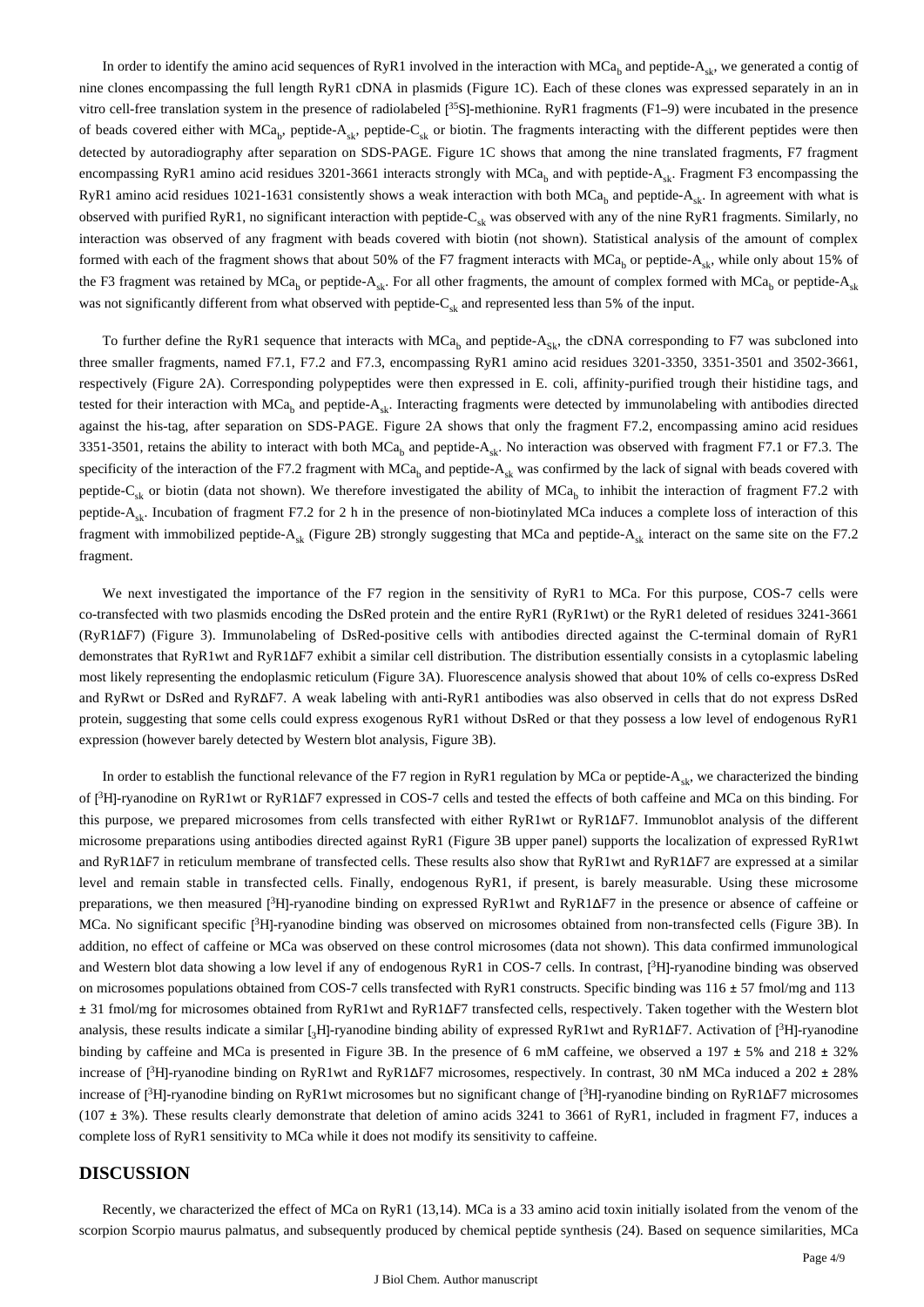and IpTxA (another scorpion toxin interacting with RyR1) were proposed to share with the domain A of the skeletal DHPR  $\alpha_1$ , subunit a common binding site(s) on RyR1. In this work, we identified two sequences of RyR1, fragment F3 encompassing amino acids 1021-1631 and fragment F7 comprising the residues 3201-3661, that are able to interact in vitro with both MCa and domain A of the II-III loop of the DHPR  $\alpha_1$  subunit. Among these two sequences, fragment F7 displays the strongest interaction with MCa and peptide-A<sub>sk</sub>. We then generated a RyR1 construct that lacks the amino acid region corresponding to fragment F7. This RyR1 construct with its internal deletion displays an expression profile and a caffeine sensitivity that is perfectly similar to the wild-type RyR1. In contrast, deletion of the F7 region completely abolished the stimulatory effect of MCa on ryanodine binding, highlighting the critical role of this domain for MCa regulation. A molecular dissection of fragment F7 allowed us to identify a discrete domain corresponding to amino acids 3351-3501 (fragment F7.2) responsible for the interaction of MCa and peptide- $A_{sk}$  with RyR1. These results clearly demonstrate that, in agreement with earlier expectations, MCa and domain A interact with the same RyR1 region within the 3351-3501 stretch of amino acid residues. Binding of MCa and peptide-A<sub>sk</sub> to the same RyR1 site was confirmed by the complete inhibition of the interaction of peptide-A<sub>sk</sub> with the fragment F7.2 in the presence of an excess of MCa.

Using an affinity chromatography approach, Leong and MacLennan identified a domain of RyR1 that interacts with the entire II-III loop of the DHPR  $\alpha_1$  subunit (25). This sequence (amino acid residues 1076 to 1112) is included within our fragment F3 that we found to interact more weakly with both peptide- $A_{sk}$  and MCa. In contrast, these authors did not observe any significant interaction of the entire II-III loop with a polypeptide comprising amino acid residues 3158-3724 (which includes fragment F7). Our previous results, together with those presented here, showing that domain C of  $\alpha_1$  subunit does not interact with any sequence of RyR1, suggest that domain A<sub>sk</sub> is the only sequence of II–III loop interacting with RyR1 (21). The difference between the two sets of results may reflect an effect of the distal part of the II–III loop on its conformation thereby possibly modifying the accessibility of domain  $A_{st}$  to RyR1.

Several studies using either RyR1/RyR2 or RyR1/RyR3 chimeras led to the identification of different domains of RyR1 involved in functional and structural interaction of DHPR with RyR1 (11,12). Interestingly, fragment F7 carrying the MCa and peptide-A<sub>\*</sub> binding domain is included in one of these domains formally defined as domain R9 or Ch-9. Similarly, the deletion of residues 1272-1455 of RyR1 (included in the F3 fragment) has been shown to induce a loss of depolarization-induced Ca release (12). Therefore, regardless of the approach, the two regions of RyR1 spanning fragments F3 and F7 have been shown to play important roles in the functional communication between RyR1 and DHPR. In agreement with previous studies suggesting that noncontiguous regions of RyR1 may act together to control the functional coupling between RyR1 and DHPR, the F3 and F7 fragments may form a unique functional domain. This possibility is supported by three-dimensional reconstruction of RyR1 indicating that regions including the F3 and F7 fragments could be close from each other in the RyR1 tetramer (26).

In conclusion, we identified the binding domains of MCa on RyR1. We also introduce the first biochemical evidence that MCa and domain A of the DHPR  $\alpha_1$  subunit interact with identical sequences on RyR1. In view of the important effects of MCa on RyR1 gating properties (13,14), the RyR1 sequences that we identified in this report ought to play an important function in RyR1 calcium channel behavior. The fact that domain A of the II–III loop of DHPR binds onto the same RyR1 sequences re-opens the question of the role of the domain A in the cont rol of RyR1 calcium channel activity in the context of the DHPR/RyR1 complex. Our results suggest that the two sequences of RyR1 (F3 and F7), that are involved in the binding of MCa, could fold together to create a unique MCa binding site. Cryoelectron microscopy studies of the RyR1-MCa complex should permit to test this hypothesis and to refine the correspondence between primary structure and 3-D reconstruction images of RyR1.

#### **Ackowledgements:**

This work was supported by the European Commission Training and Mobility of Researchers Network Grant ERBFMRXCT960032 (to M.R.). X.A. is recipient of a fellowship from the European Commission. This work was also financially supported by INSERM, CEA and Université Joseph Fourier.

#### **The abbreviations used are**

 $Ca<sub>v</sub>1.1$ : Calcium channel, voltage-dependent 1.1 CACNA1S: Calcium channel, voltage-dependent, L type, alpha-1s subunit SR: sarcoplasmic reticulum RyR1: ryanodine receptor DHPR: dihydropyridine receptor EC: excitation-contraction  $MCa$ : maurocalcine,  $MCa_k$ , biotinylated maurocalcine IpTxA: imperatoxin A pAsk : biotinylated peptide corresponding to the domain A of the II-III loop of the α1s subunit of the DHPR  $pC_{sk}$ : biotinylated peptide corresponding to the domain C of the II-III loop of the  $\alpha$ 1s subunit of the DHPR EGTA: Ethylene Glycol-bis(beta-aminoethyl-ether)-N,N,N′,N′-TetraAcetate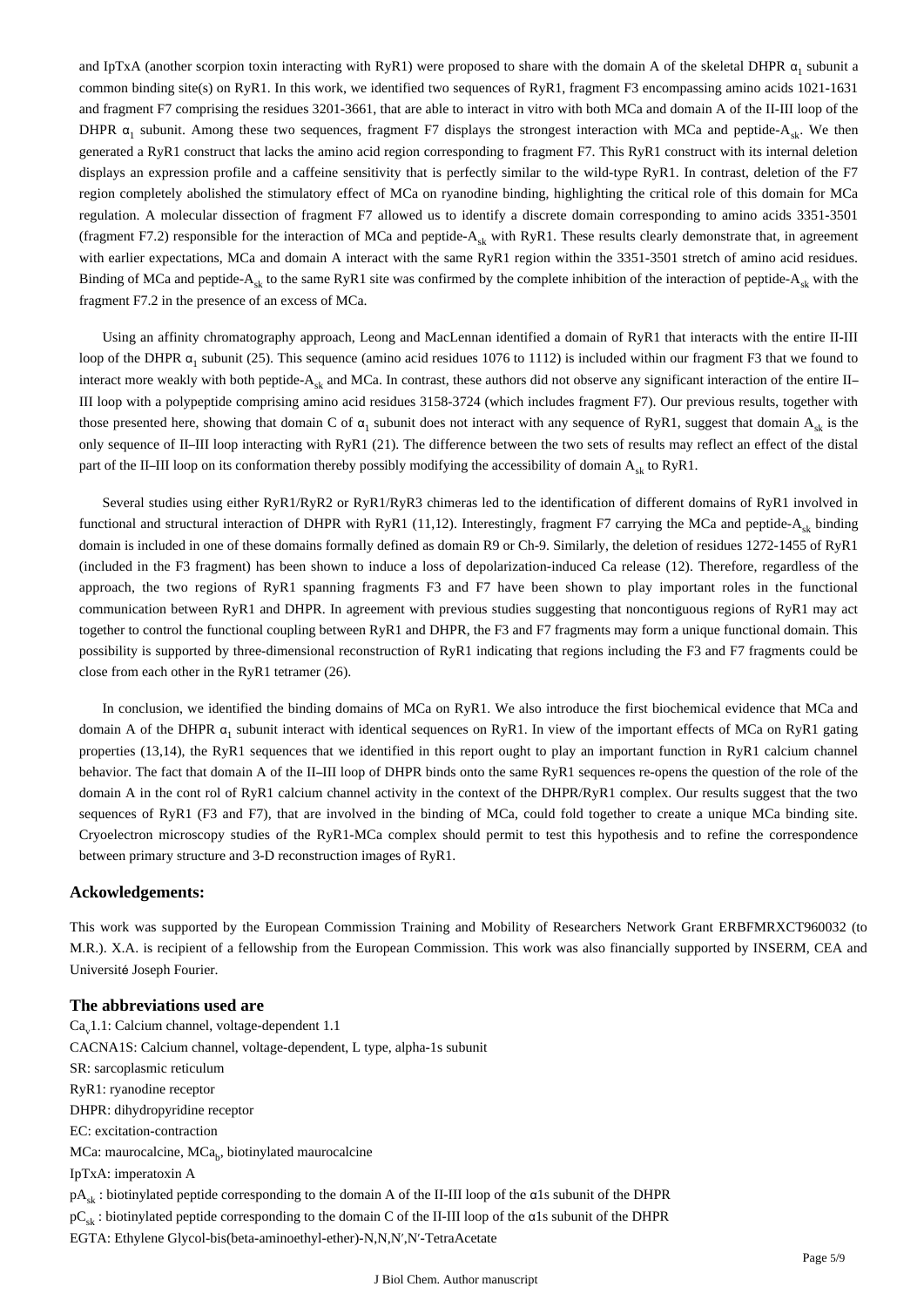HEPES: N-[2-Hydroxyethyl]piperazine-N-[2-ethanesulfonic acid]

IPTG: Isopropylthio-β-D-galactopyranoside

PBS: Phosphate-Buffer Saline

SDS-PAGE: Sodium dodecyl sulphate-polyacrylamide gel electrophoresis

#### **References:**

- 1. Chandler WK , Rakowski RF , Schneider MF 1976; J Physiol. 254: 213- 316
- 2. Nakai J , Dirksen RT , Nguyen HT , Pessah IN , Beam KG , Allen PD 1996; Nature. 380: 72- 75
- 3. Chavis P , Fagni L , Lansman JB , Bockaert J 1996; Nature. 382: 719- 722
- 4. Catterall WA 1991; Science. 253: 1499- 1500
- 5. Tanabe T , Beam KG , Adams BA , Nicodome T , Numa S 1990; Nature. 346: 567- 569
- 6. Nakai J , Tanabe T , Konno T , Adams B , Beam KG 1998a; J Biol Chem. 273: 24983- 24986
- 7. El-Hayek R , Antoniu B , Wang J , Hamilton SL , Ikemoto N 1995; J Biol Chem. 270: 22116- 22118
- 8. Slavik KJ , Wang JP , Aghdasi B , Zhang JZ , Mandel F , Malouf N , Hamilton SL 1997; Am J Physiol. 272: C1475- C1481
- 9. MacKrill JJ 1999; Biochem J. 337: 345- 361
- 10. Nakai J , Sekiguchi N , Rando TA , Allen PD , Beam KG 1998b; J Biol Chem. 273: 13403- 13406
- 11. Protasi F , Paolini C , Nakai J , Beam KG , Franzini-Armstrong C , Allen PD 2002; Biophys J. 83: 3230- 3244
- 12. Perez CF , Mukherjee S , Allen P 2003; J Biol Chem. 278: 39644- 39652
- 13. Chen L , Estève E , Sabatier JM , Ronjat M , De Waard M , Allen PD , Pessah IN 2003; J Biol Chem. 278: 16095- 16106
- 14. Esteve E , Smida-Rezgui S , Sarkozi S , Szegedi C , Regaya I , Chen L , Altafaj X , Rochat H , Allen PD , Pessah IN , Marty I , Sabatier JM , Jona I , De Waard M , Ronjat M 2003; J Biol Chem. 278: 37822- 37831
- 15. Gurrola GB , Arévalo C , Sreekumar R , Lokuta AJ , Walker JW , Valdivia HH 1999; J Biol Chem. 274: 7879- 7886
- 16. Lee CW , Lee EH , Takeuchi K , Takahashi H , Shimada I , Sato K , Shin SY , Kim DH , Kim JI 2004; Biochem J. 377: 385- 394
- 17. Green D , Pace S , Curtis SM , Sakowska M , Lamb GD , Dulhunty AF , Casaroto MG 2003; Biochem J. 370: 517- 527
- 18. Moshba A , Kharrat R , Fajloun Z , Renisio JG , Blanc E , Sabatier JM , Al Ayeb M , Darbon H 2000; Proteins Struct Funct Genet. 40: 436- 442
- 19. Marty I , Robert M , Villaz M , De Jongh KS , Lai Y , Catterall WA , Ronjat M 1994; Proc Natl Acad, Sci, USA. 91: 2270- 2274
- 20. Lai FA , Erickson HP , Rousseau E , Liu QY , Meissner G 1988; Nature. 331: 315- 319
- 21. O'Reilly F , Robert M , Jona I , Szegedi C , Albrieux M , Geib S , De Waard M , Villaz M , Ronjat M 2002; Biophys J. 82: 145- 155
- 22. Cheng W , Carbonneau L , Keys L , Altafaj X , Ronjat M , Coronado R 2004; Biophys J. 86: 220a-
- 23. Arnaud N , Cheynet V , Oriol G , Mandrand B , Mallet F 1997; Gene. 199: 149- 156
- 24. Fajloun Z , Kharrat R , Chen L , Lecomte C , di Luccio E , Bichet D , El Ayeb M , Rochat H , Allen PD , Pessah IN , De Waard M , Sabatier JM 2000; FEBS Lett. 469: 179- 185
- 25. Leong P , MacLennan DH 1998; J Biol Chem. 273: 29958- 29964
- 26. Wagenknecht T , Samso M 2002; Front Biosci. 7: d1464- d1474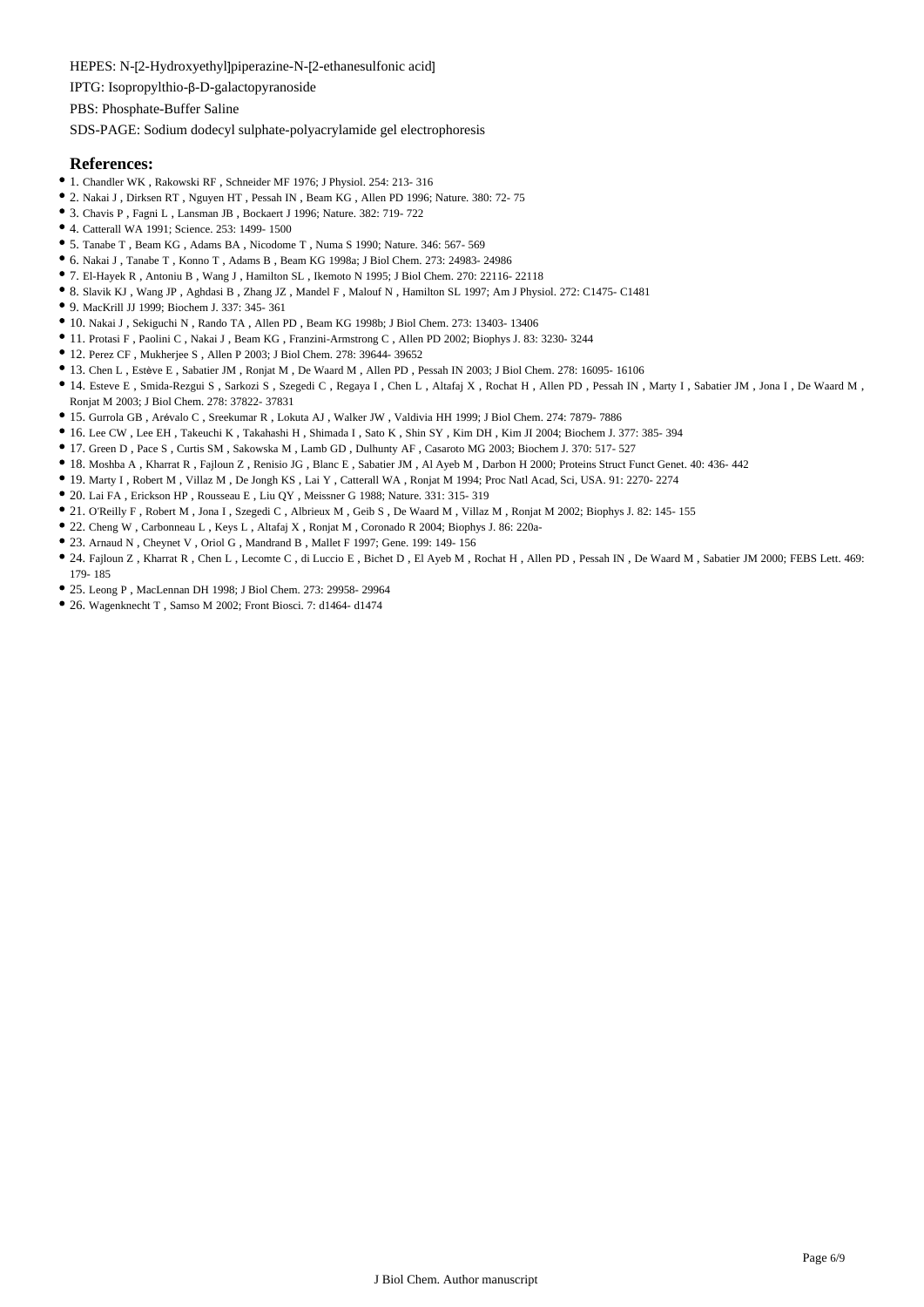#### **Figure 1**

Identification of RyR1 fragments interacting with MCa and domain A

**A**, Sequence alignment of maurocalcine (MCa), domain A ( $pA_{sk}$ ) and domain C ( $pC_{sk}$ ) of the II-III loop of the  $\alpha_1$  subunit of the DHPR. Grey boxes indicate the location of conserved clusters of basic amino acid residues in MCa and  $pA_{\alpha k}$  primary structures. In contrast,  $pC_{\alpha k}$  does not exhibit this repeat of positively charged residues. **B,** Physical interaction between purified RyR1 and MCa, domain A or domain C. Biotinylated-MCa (MCa<sub>b</sub>, at 40 µM), biotinylated-domain A (pA<sub>sk</sub>, at 40 µM) and biotinylated-domain C (pC<sub>sk</sub>, at 40 µM), immobilized on streptavidine-coated magnetic beads, were used for pull-down experiments. In these conditions,  $MCa<sub>h</sub>$  (lane 2) and domain A (lane 5) showed an interaction with full-length purified RyR1, whereas no interaction was observed with domain C-coated beads (lane 4) or biotin-coated beads (lane 3). **C**, Upper panel, Autoradiogram of MCa<sub>b</sub> interaction with RyR1 fragments. After the generation of a set of clones spanning the full-length cDNA of RyR1 (dashed box indicates overlapping residues between fragments F8 and F9), in vitro translated fragments of RyR1 were assessed for their ability to interact either with 40  $\mu$ M of MCa<sub>b</sub>, pA<sub>sk</sub> or pC<sub>sk</sub> immobilized on streptavidine-magnetic beads. Lower panel, Histogram representing the percentage of binding of in vitro translated RyR1 fragments to  $MCa_b$ , estimated by densitometry and expressed as the means ± S.E.M. from at least three independent experiments.

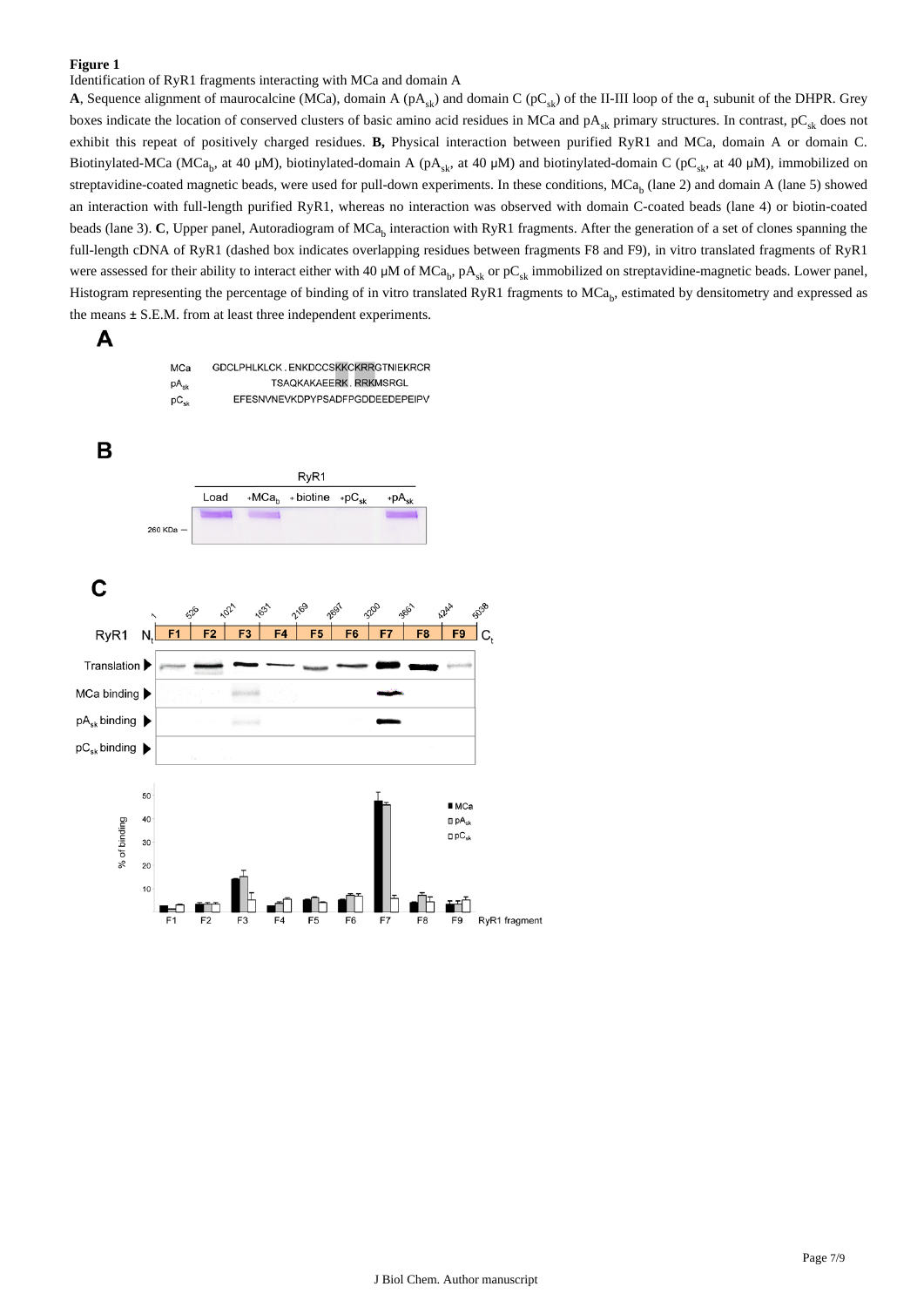#### **Figure 2**

Maurocalcine and domain A of the II-III loop of the  $\alpha_1$  subunit bind onto the same site of RyR1

A, Fine dissection of RyR1 fragments that interact with MCa and pA<sub>sk</sub>. Upper panel, schematic representation of the RyR1-F7 sub-fragments (F7.1, F7.2, F7.3) cloned into pMR78-his tag vector for bacteria expression and affinity chromatography purification. Lower panel, Western blot with anti-his antibodies, showing the specific pull-down of the F7.2 fragment of RyR1 with both MCa<sub>b</sub> and pA<sub>sk</sub>. **B**, Western blot resulting from a competition experiment, where the RyR1-F7.2 fragment was preincubated with an excess of MCa (1 μM) and then incubated with 16 nM of pAsk previously immobilized on streptavidine-magnetic beads. While the fragment F7.2 was able to bind to pAsk<sub>b</sub> (left lane), the presence of MCa abolished this interaction (right lane), showing a competition of these two peptides for the same binding site on RyR1.